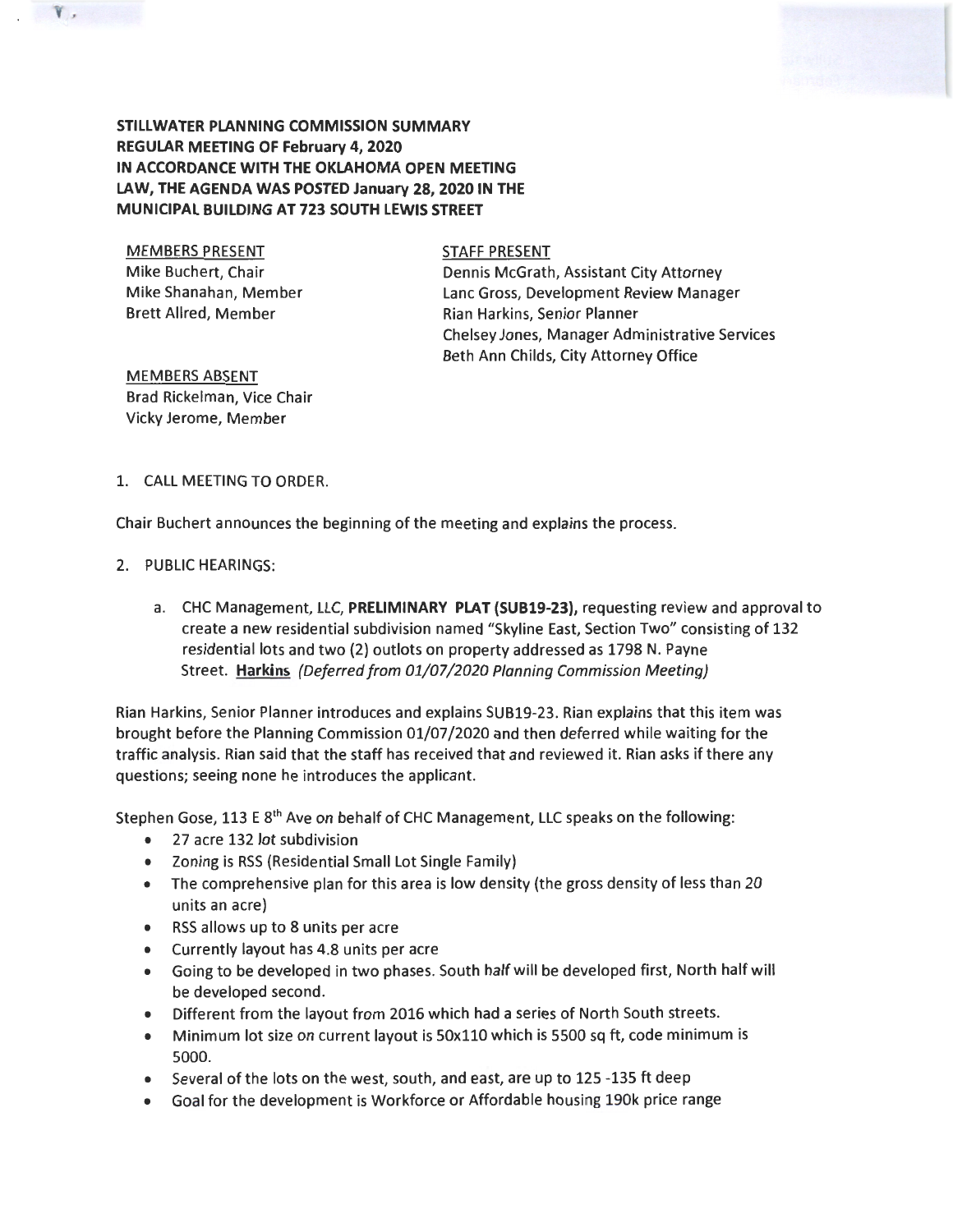- Drainage study has been submitted and approved by City Staff as part of the preliminary plat
- Three drainage areas on the site, one to the south that picks up a pretty good area south and west of the site. Another discharge on the north, and a small area that drains to the east.
- No street drainage off site that doesn't go through one of the detention ponds.
- There is an outfall currently served from an inlet in skyline that drains the east part of Skyline and South part of the Jr High, the plan is to put that in a ditch drain it around, culvert under Payne into the detention pond. That ditch is about Sft deep. The lOOyr storm event that flows in that ditch are about 2ft deep.
- The Traffic Study has been completed since the last meeting that was one of the conditions for tabling it.
- The Study was done by a firm out of OKC who does studies in and around Stillwater all the time, someone that has talked to the city engineer and worked with before and trust.
- The findings show that there were no offsite improvements that would be warranted by this development or additional points of access.
- This developer is working on a buildout of Eastridge to the NW of the schools that includes the extension of Grandview from Dell Ave to Lakeview which would relieve a lot of the traffic that is going down Dell and Benjamin right now through those streets.
- The primary entrance for construction traffic will be in the NW corner off of Krayler
- The City Transportation Department has a good program right now where part of new construction projects like this they will go through and assess the street, work with the developers and their contractors to address construction routes and assess damages. After construction if roads are damaged they will have them go back and fix those.
- Since the last meeting they've been working on the water and sewer modeling that will be submitted working improvement plans.
- The modeling shows that the flow and pressures will be more than city standards
- Current pressures are pretty low so their improvement should help those down on Sunrise.
- Attended two neighborhood meetings on this, one prior to the last meeting in December prior to the Map Amendment when they submitted the preliminary plat initially to rezone the east piece from RT to RSS they had a neighborhood meeting at the school where four neighbors showed up.
- Since the last meeting Jariuary  $19<sup>th</sup>$  a handful of neighbors hosted a meeting at one of their houses that he went to and explained what they were proposing and why they were doing it.
- The neighbors expressed their concerns and wants of two points of access and a lower density.
- Mentioned in the TIA and the City Transportation Department doesn't want a road to Jardot because it has to be maintained and creates an additional intersection which is where traffic conflicts and accidents happen most.
- 40% less density than what is allowed by code 4.8 units per acre versus 8.

Chair Buchert asks ifthere are any questions; Commissioner Shanahan asks Mr. Gose to read the conclusion of the traffic study again.

V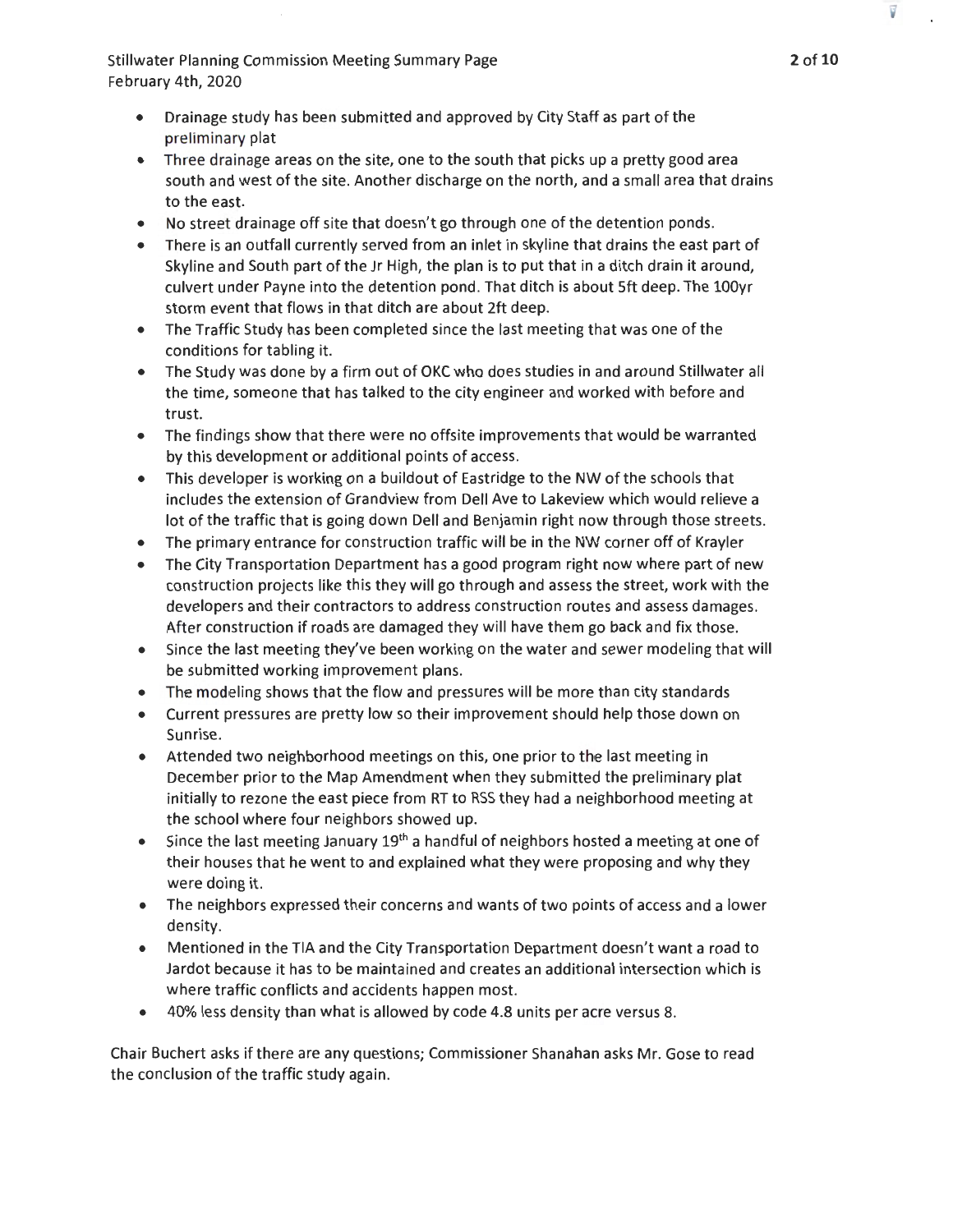v  $\overline{\phantom{a}}$ 

> Mr. Gose said that the short version is recommendations and improvements those are the two bullets. Intersection and roadway improvements are not shown to be needed based off the analysis documented in this report and not recommended at this time. The second bullet, Stillwater Jr High and Skyline Elementary school should consider drop off and pick up procedures that maximize vehicle storage on site and limits spill back onto adjacent roadways.

> Commissioner Shanahan asks if there are numbers presented in this analysis that would lead us to understand how that conclusion was made. Mr. Gose said that there is 133 page traffic analysis.

Chair Buchert asks if traffic counts were given or if they were received on Krayler or Skyline. The four major roads there are traffic counts and there are projections, but on the residential streets especially next to the school he couldn't find any.

Mr. Gose said that they did traffic counts at Lakeview and Perkins, Benjamin and Lakeview, Sunrise and Jardot, Skyline and McElroy, and Jardot and McElroy.

Chair Buchert asks if they did any interior residential traffic counts that would show the impact of this in the school areas. Mr. Gose said that they didn't count Skyline and Sunrise, that they used their distribution models to extrapolate those numbers.

Chair Buchert said that the impact in the school districts, when they went through their model, are they assuming or not assuming peak on peak timeframes. Mr. Gose said that yes they would be doing that at least at Skyline because that drop-off is during the peak hour.

Chair Buchert said that they are talking about 130 homes with 60% of the people coming down Krayler Ave and having an impact during the peak school drop-off time, and you are requesting schools to spend money for them to be off the road?

Mr. Gose said that what they are saying is that currently there is traffic queuing on the public streets and the school district is trying to get those off the streets. 15-20 min in the morning there is going to be peak on peak and based on their analysis it operates and will continue to operate at level of service C. Chair Buchert asks if Krayler is operating at a level C during this peak timeframe. Mr. Gose said either level C or better.

Chair Buchert asks if there are any other questions; none Chair Buchert opens the Public hearing and asks if there is anyone there to speak in favor of the item; none.

Chair Buchert said that we had a signup sheet and that we will go through that first and then open it up to anyone else who would like to speak.

The following come to speak: Simon Ringsmuth, 1705 E Linda Ave Carla Goad, 1210 N Payne Mark Moore, 318A S Knoblock Mathew Wyckoff, 1824 E Sunrise Ave Leslie Meyer, 1102 N Payne St Valerie Kisling, 1903 N Skyline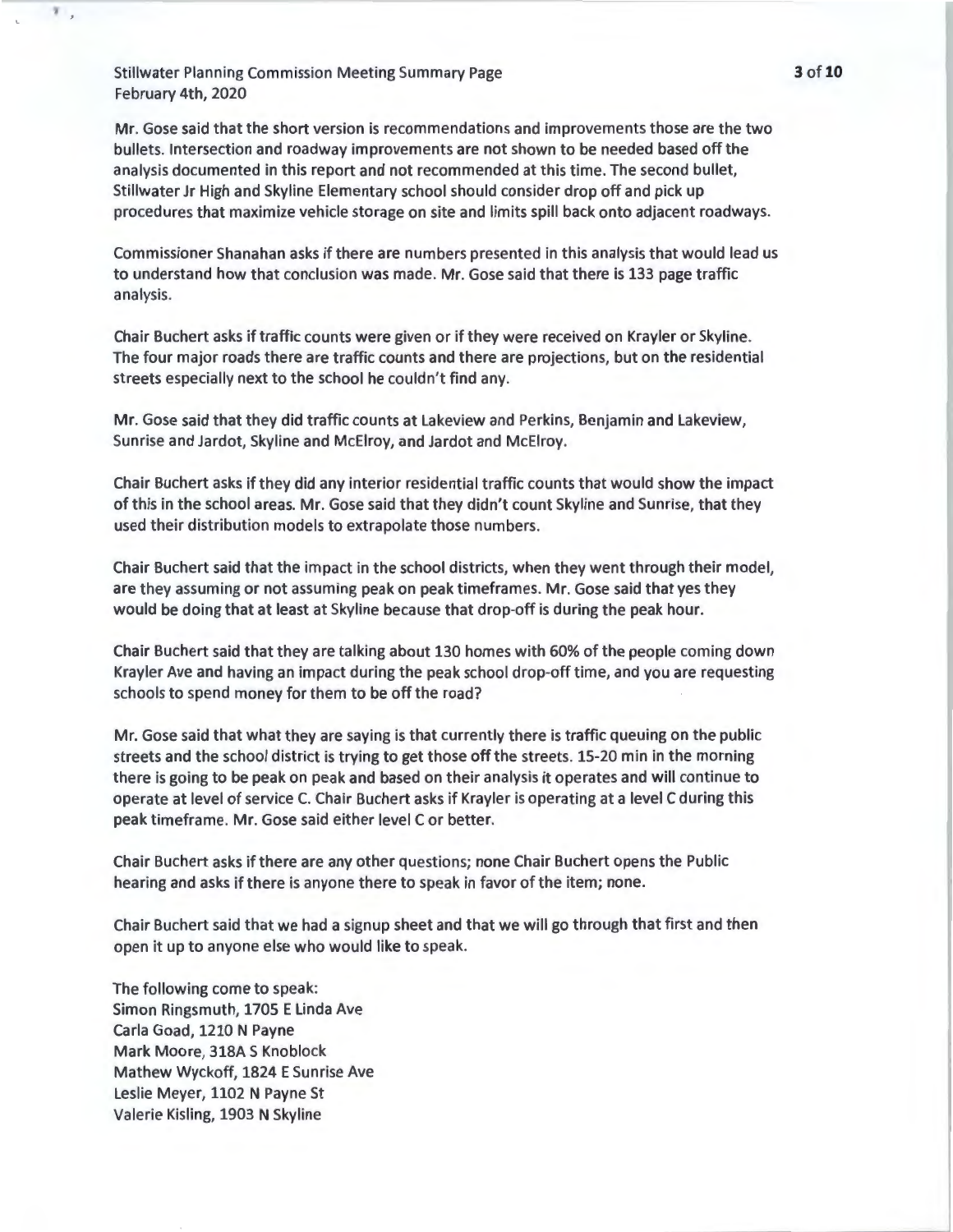# Tom Bradley, 1107 N Payne

- On one single acre of actual housing in Skyline East there will be nearly 8 houses 7.92 to be exact. This density is a massive contrast to everything East, South, and West and one of the biggest problems with the plat.
- The raw numbers of the development don't match the reality of the development because you can't build a house on a street or a detention pond.
- Will be amongst the most densely populated residential neighborhoods in the whole city.
- 200ft South are some of the largest lots in town with 1 lot per acre
- Nowhere else is Stillwater has this much of a contrast between two neighborhoods
- No other neighborhoods have their access points lead directly into school zones.
- No one is saying that we don't need workforce housing, they are just saying to do it in a way and a location that will work
- Three options to consider, lower the density of the housing, make the homes and lots bigger and more attractive, and create direct access to Jardot.
- The traffic around the schools will be bad
- The drop-off points will be worse because they already back up onto the other streets
- Since there are no curbs on east Sunrise to the east of north skyline people are parking on the resident's yards.
- There are no traffic controls other that the four way stop
- At Skyline and Sunrise there are a lot of students that are walking through there
- Need to keep in mind crosswalks and how much foot traffic there is and will be
- Will create an irregular traffic flow
- Worried that they will unload and load heavy equipment on existing roads and damage them.
- All equipment should be loaded and unloaded in the development area
- How many of the people that will be living there will be able to keep up with the care of the Sft ditch and the easements
- When they were building Skyline they blocked access, worried the same will happen
- Why do they have to defend their neighborhood from developments that are ill advised and will certainly bring negative consequences to the neighboring schools
- Doesn't like the fact that the developer is anonymous and only one of them is from Stillwater
- Worried it will bring down the property value
- Safety of the children since there are no sidewalks

Chair Buchert closes the Public Hearing and asks if the applicant would like to say anything.

Mr. Gose said that he represents Jimbo Carnley who is the local resident, he and his brother and one more partner are the developers and owners of this.

- The code is gross density that is how they are at the 4.8
- With regard to it being out of place density, Eastridge one and Eastridge two to the west of skyline those are 4.7 houses per acre, 4.5 units per acre, and some 4.4 so they are not double those, they are in the same general ball park
- Building of the road to Jardot cost is an issue but it's not profit, it's the efficiency of the lot development to try and keep them in the affordable housing market that the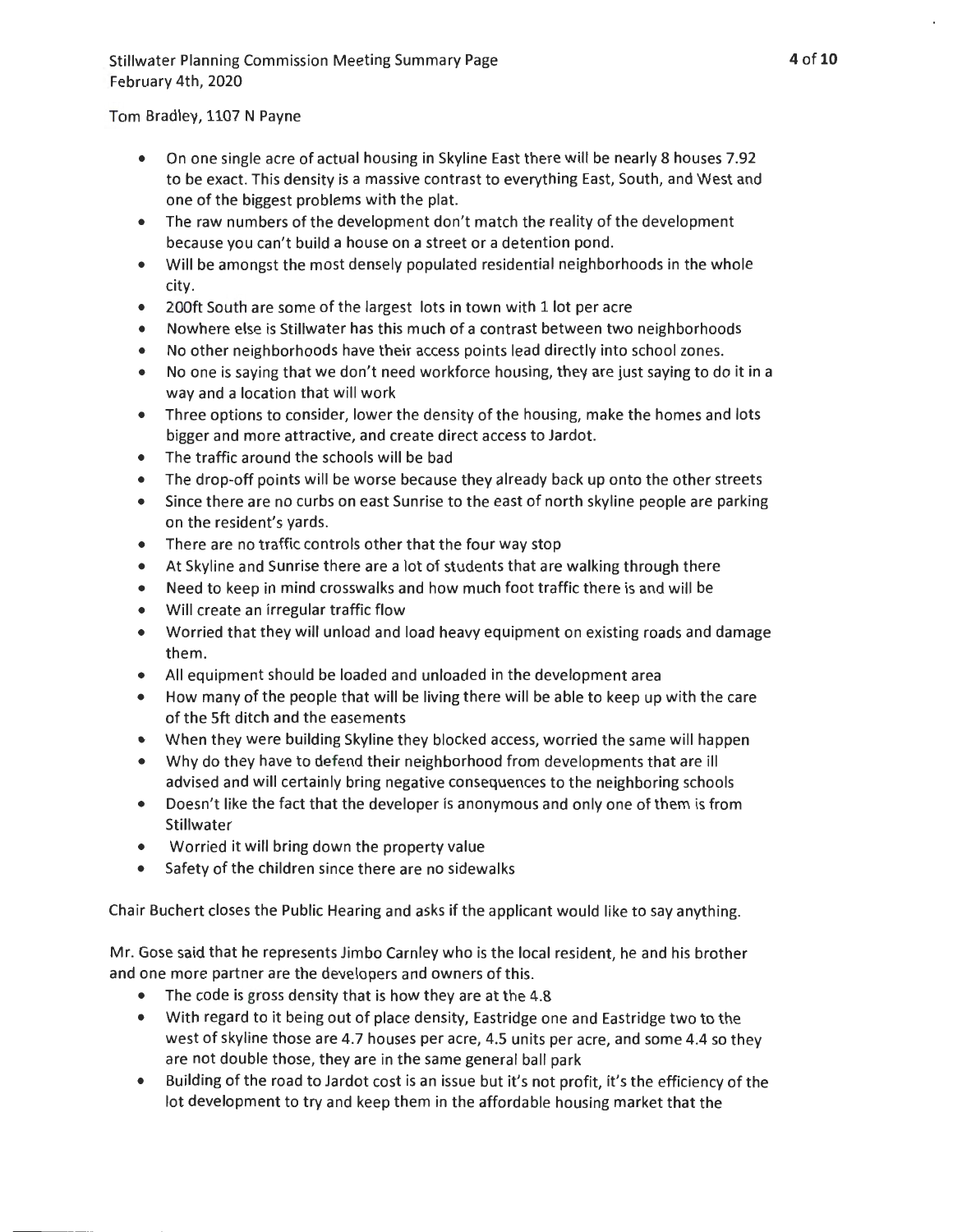> builder has seen and wants to address. The money is being spent putting a quality product on the ground, not in the pocket.

• Skyline and Sunrise keeping a four-way stop in there instead of putting in a stop light, there are studies that go both ways. In a normal situation a four-way stop has been shown in downtown high pedestrian areas to be safer than lights because if drivers are functioning like they should be they will stop, look around and then go. If you put a stop light in there might be a student trying to run across.

Commissioner Allred asked about meeting with the neighborhood. Mr. Gose said that they hosted a meeting at Skyline in December and they sent out notices for the 300ft area. Commissioner Allred asked about the second meeting. Mr Gose said that it was a handful of people that showed up.

Mr. Harkins presented the findings and alternatives.

Chair Buchert asked when the traffic report was received by Staff. Mr. Harkins said that it was officially received today. He said that engineering reviewed it today and gave their findings. Their opinion is that the traffic study is sufficient, they have no issues with the traffic study. The city engineer feels that this proposed development does not need access to Jardot and is opposed to it. He feels that the access points currently as proposed are adequate.

Commissioner Shanahan asked that if it is felt that the traffic study being based on a model is sufficient. Mr. Harkins said that is their opinion.

Chair Buchert asked if the traffic study looked at any of the residential intersections and the capability to get pedestrians through those intersections. Mr. Harkins said that to his understanding that they did not take that into account, that it was vehicular traffic.

Chair Buchert asks if there are any other questions of staff; none. Chair Buchert asked staff to put the three alternatives back on the display.

Chair Buchert says he has a challenge in his mind that the traffic study was delivered to staff today and that he has great respect for the city staff and has worked with many of them and has great respect for the city engineer and knows he has lots of experience in this area, but when he reads through it he has some concerns. For staff and the planning commission to review it he is just uncomfortable making a decision tonight with what has been presented and the time it has been presented.

Commissioner Allred says that from his prospective he knows that the neighbors all agree and know that at some point the plot is going to be developed. The developer has met all standards we believe is up to code and is zoned appropriately. Transportation study recommends that the access point to Jardot is not needed and not recommended and the city engineer agrees that there should not be an access point on Jardot. The developer and the neighborhood have met together on two separate occasions, the first meeting a larger group and the second meeting a smaller group. Everyone can agree that traffic is not only a safety concern but it is a congestive conflict and concern too. Skyline and Stillwater Jr High are due for future plans whether it be new school or renovations, so we'll be back here addressing that at some point. The developer and neighbors are both anxious to come to a resolution at this point and if we defer this and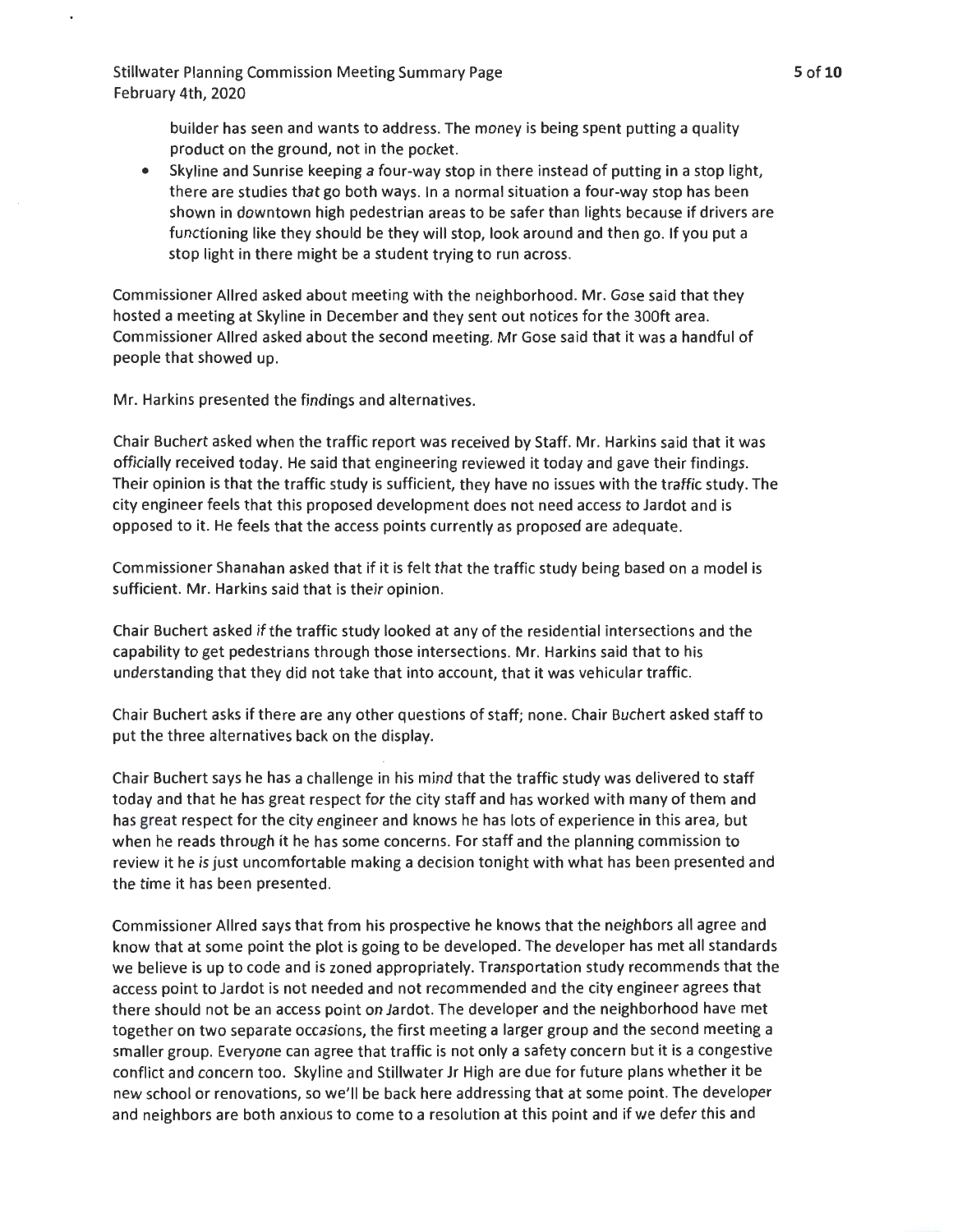come back a fourth time there will probably be some frustration, but from his point of view he would rather get it right than reach a decision just to reach a decision.

Commissioner Shanahan said that he agrees with that, that they need to make the right decision rather than rushing to make a judgement and he agrees with the Chairman that there was not adequate time to read and analyze the traffic impact study and that he didn't even have a chance to look at it. Commissioner Shanahan said that he feels that pedestrians should be included in the whole analysis of the situation and while that may not be traditional of a traffic impact study cities are trying to encourage cycling and pedestrian movement so that should be part of these traffic logs. He is very familiar with the area and the traffic that goes through there, and feels it is a legitimate concern that the citizens in the neighborhood have because it could be a safety issue. At the beginning of the presentation it was said that if there was an intersection put in at Jardot at some point in the plan development that there could be accidents, but what will happen when you have all this traffic around the school without adequate egress and ingress. There needs to be a deep dive into this traffic issue. While you can't vote against it based on the density he found it disingenuous that the developer said that it was less than the maximum density that is allowed, but looking at the actual area that will be used for the housing units that really changes the picture. It is much more dense area than was originally presented, even though it does meet code. He agrees with the other two commissioners, that it is an inconvenience to table it and have to come back for reconsideration but he thinks a development of this size and potential impact needs that additional consideration.

Chair Buchert asked for staff to come up and with the direction from legal that it is his understanding that it is 60 days from the day that it was first on, that they must do something with this or it is approved without their action. Mr. Harkins said that that is correct. Chair Buchert said since it was at Planning Commission January  $7<sup>th</sup>$ , can they defer it to the first meeting in March or do they need to defer it to February 18<sup>th</sup>. Mr. Harkins said that that would be March 3<sup>rd</sup>, if the developer agrees to continue the 60 days is not an issue, if they don't and they still defer based on the initial public hearing they should be legally safe. If the applicant agrees with the deferral regardless that they will be ok. Chair Buchert asked Mrs. Childs if she is in agreement with that. Mrs. Childs said that yes if the developer agrees to continue it that the 60 days in inapplicable, and the one piece of advice that she would have for the commission is that if they table it that they make certain that the motion contains a date certain . Mr. Harkins said that it will either be the February  $18<sup>th</sup>$  meeting or the March  $3<sup>rd</sup>$ . Chair Buchert said that they already have another possible controversial plat on the agenda and that is why he is thinking the March  $3<sup>rd</sup>$  date would be better and does the developer have any comments towards the March 3<sup>rd</sup> versus February 18<sup>th</sup>. Mr. Gose said that they prefer February 18<sup>th</sup> and understanding exactly what they want to look at because they have already escalated the TIA to the preliminary plat from the final plat which is what is required by code. Chair Buchert said that the developer has asked for the February  $18<sup>th</sup>$  date even though they have another item that may take them a while but he would like to be in support of that.

Chair Buchert said that there are three areas that he has concern with. Number one he would like to hear from the developer and the city engineer on why they don't want to tie to Jardot Rd. When he looks at this and looks across the city and look at where it would tie and look at the distance between the roads it is comparable to other developments across the city. Is there something particular about this or does the city have rules now that they want that distance to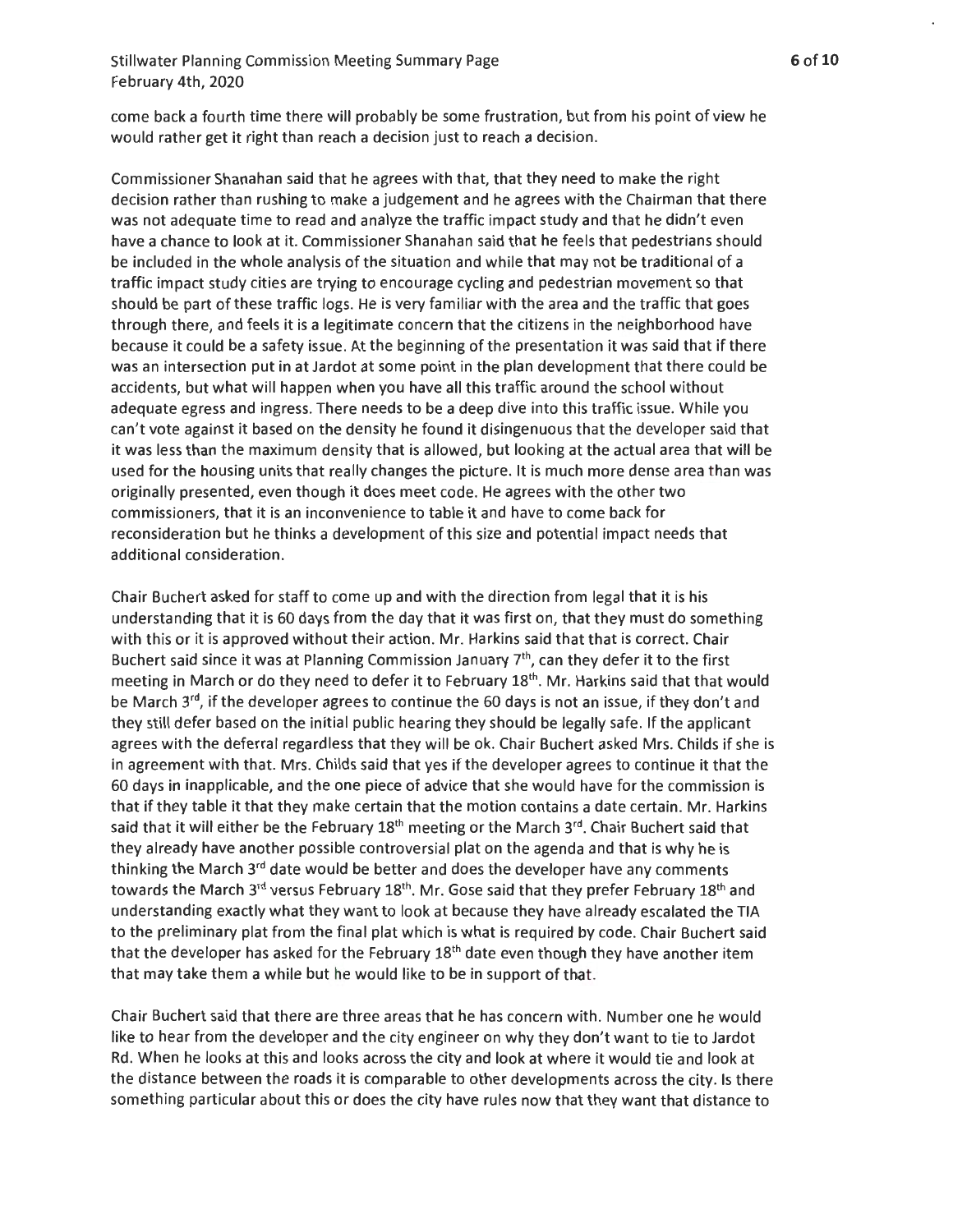be greater now than what they have approved in the past. Another is the pedestrians, especially children, sidewalks, and crossings. He's heard comments about sidewalks not being in good condition or not being there and it would seem like sidewalks are one of the most inexpensive items to address if it's a problem. The other is the conflict with the neighborhood with all the traffic that is occurring there. The school system has a master plan which they are going to take additional traffic off and que them up off the street. He would like to know from the City Engineer's prospective coordinate with the school system how many additional vehicles that is and will it actually address the congestion in the area. They talk about a street connecting to another street and that might occur some day and that might reduce congestion and if there is any possibility of that occurring and what kind of timeframe. Chair Buchert said that while he said three he apologizes for coming up with a fourth while he was talking. Mr. Harkins said that his fourth to be clear is will Grandview help. Chair Buchert said yes.

Chair Buchert asked if the Commissioners have anything else they would like to see addressed.

Commissioner Allred said that he is highly encouraged and recommend that if the Commission makes a motion and approves the deferral to the February 18<sup>th</sup> meeting he would encourage them to suggest that Mr. Gose and the developer or one or the other, a representative from the school board, a spokesman from the neighborhood, and city staff all come together so that all voices are heard and they can hammer this all out at the same time.

Chair Buchert asks if there are any other comments from the Commissioners. Chair Buchert asked if there was a motion.

Commissioner Shanahan moved to table SUB19-23 to the February 18th meeting of Planning Commission incorporating the Chairman's four concerns and have those addressed by the February 18th meeting, Commissioner Allred Seconded.

| Roll call: | <b>Buchert</b> | <b>Rickelman</b> | Shanahan | Jerome        | <b>Allred</b> |
|------------|----------------|------------------|----------|---------------|---------------|
|            | Yes            | Absent           | Yes      | <b>Absent</b> | Yes           |

*Time: 70 minutes* 

b. Frits Properties, LLC, MAP AMENDMENT (MA20-01), requesting review and approval to rezone property addressed as 1724 N. Jardot Road from Agricultural (A) to Residential Single Family Small Lot (RSS) and Commercial General (CG) districts. Harkins

Chair Buchert introduces MA20-01 and asks staff to present the item. Mr. Harkins presents the item and calls on the applicant or agent to come up.

Stephen Gose, 113 E 8<sup>th</sup> said that the property owner owns these five acres and that he has the north four acres for sale. There is a house on the south 140 ft and that one acre he can't do a minor subdivision and sell the partial without the appropriate zoning. So with it being zoned agricultural there is a five acre per house minimum so they are asking for a Map Amendment to go RSS on the south which is consistent with the areas to the west and the south. They are asking to go to CG on the north piece of it which is consistent with the comprehensive plan.

Chair Buchert asks if there are any questions of the applicant; none.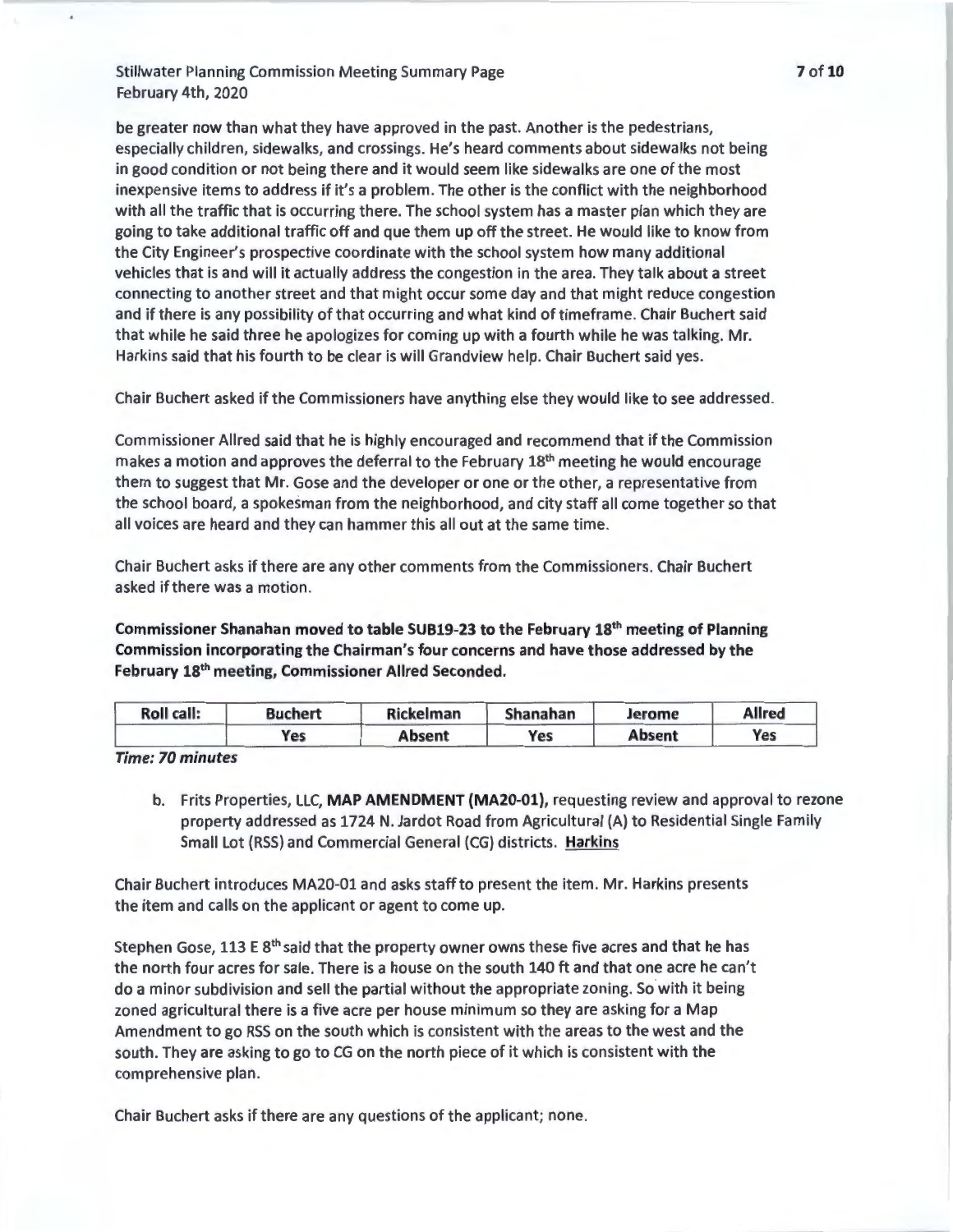8of10

Chair Buchert opens the public hearing and asks if there is anyone there that would like to speak in favor of the item; none. Chair Buchert asks if there is anyone who would like to speak against the item or neutral.

Cathy Huston 1107 N Skyline St, said that she would like to know more about the item . She wasn't aware of it and would just like more information on it, what will it look like density wise and so forth. She said that she would just like a little more information on what they are building there.

Chair Buchert closed the public hearing and asked the applicant to come up and describe the zoning.

Roger Gose 1120 E Connell Ave, said that this property has been on the market for about 1,000 days and Mr. Fritz is willing to sell it but he wants to keep the house. He can't divide off the house without getting it out of AG zoning. The comprehensive plan calls for CG therefor the application is for CG, there's no current plan but to get the house to where it can be sold. That's why this is a zoning application, then there will be a minor subdivision that would create the one acre tract and the remaining four plus acres to the north.

Chair Buchert says the RSS zoning is similar to the previous item in terms of 5,000 sq ft per lot, what is the density. Roger Gose said that this is a one acre tract and the reason is that the way that house sits in there to draw a boundary line there on the north side of the house of twenty feet from the house. Chair Buchert asks with what they are going to zone to, what density?

Roger Gose said 5,000 per lot.

Chair Buchert asks if there are any questions; none. Chair Buchert asks if the applicant would like to say anything else.

Stephen Gose said that just to clarify and follow up, that lot probably meets the RSL standard, the Large Lot Single Family but there is nothing contiguous to the south and to the west is RSS, to avoid the appearance of spot zoning and keeping it consistent. Stephen said that as Mr. Roger Gose said that there are no plans that they are aware of, that Mr. Fritz wants to sell the north piece and retain the house and they can't legally submit a minor subdivision with the current zoning in place because it would be a nonconforming lot under the AG zoning. There is RSL across the street to the east but not on this side of the street and north of sunrise.

Chair Buchert asked if there were any other questions of the applicant. Chair Buchert asked Staff to present their recommendation.

Staff presented the findings and alternatives and asks if there are any questions for staff at this time.

Commissioner Shanahan asks if it is rezoned RSS, how many units could be built in this plat?

Mr. Harkins said that they have a one acre tract and in RSS you have a 5,000 minimum lot size so they could potentially depending on access get two lots. You would also have to get the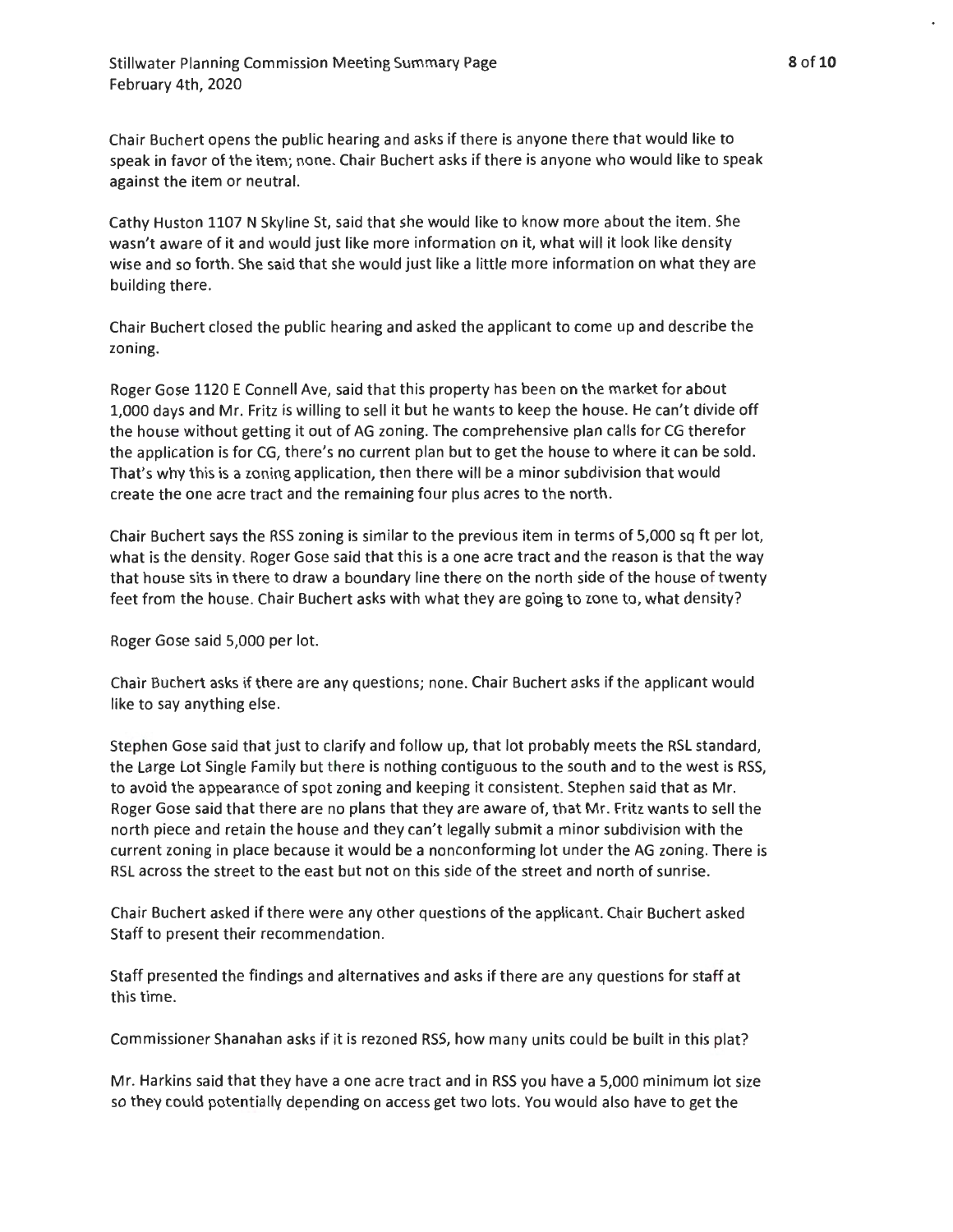other bulk standards met which would be difficult to do. Mr. Harkins said that in all likelihood you are taking the house as it sits now and making zoning compatible to the adjacent lots to the south and west.

Chair Buchert asks if there is any discussion or if they would like to make a motion.

Chair Buchert said that he thinks that it is in accordance with the comprehensive plan and he has no problem with this change.

Commissioner Allred made a motion to approve MA20-01 as presented, Commissioner Shanahan seconded.

| <b>Roll call:</b> | Buchert | <b>Rickelman</b> | Shanahan | Jerome        | <b>Allred</b> |
|-------------------|---------|------------------|----------|---------------|---------------|
|                   | Yes     | <b>Absent</b>    | Yes      | <b>Absent</b> | Yes           |

*Time: 11 minutes* 

3. MEETING SUMMARY FOR REVIEW AND POSSIBLE ACTION:

a. Regular Meeting Summary of January 21, 2020.

Commissioner Allred asked if he was not present if he can second to approve. Mr. McGrath said that yes if he is not present that he should not make a motion to approve but that he can make the second and vote.

Commissioner Shanahan made a motion to approve the meeting summary as presented, Commissioner Allred Seconded.

| <b>Roll call:</b> | Buchert | Rickelman | Shanahan | Jerome        | <b>Allred</b> |
|-------------------|---------|-----------|----------|---------------|---------------|
|                   | Yes     | Absent    | Yes      | <b>Absent</b> | Yes           |

*Time: l minute* 

- 4. MISCELLANEOUS ITEMS FROM STAFF, PLANNING COMMISSIONERS, OR CITY ATIORNEY:
	- a. Study session on the Open Meetings Act

Chair Buchert said that the study session on the Open Meetings Act has been defered to a later date.

b. Next Planning Commission meeting February 18, 2020.